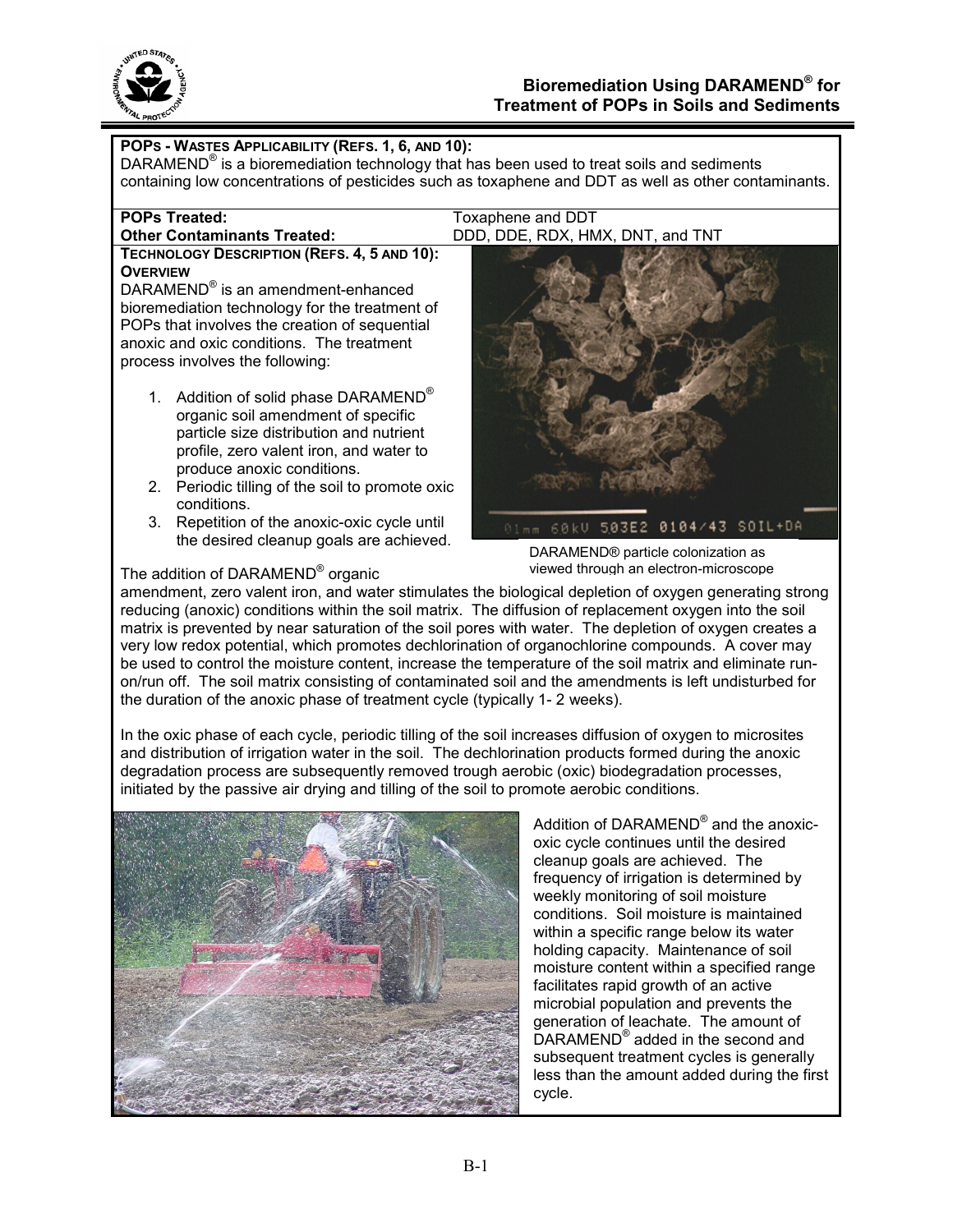DARAMEND<sup>®</sup> technology can be implemented using land farming practices either ex situ or in situ. In both cases, the treatment layer is 2 feet (ft) deep, the typical depth reached by tilling equipment. However, the technology can be implementation in 2-ft sequential lifts. In the ex situ process, the contaminated soil is excavated and sometimes mechanically screened in order to remove debris that may interfere with the distribution of the organic amendment. The screened soil is transported to the treatment unit, which is typically an earthen or concrete cell lined with a high-density polyethylene liner. In situ, the soil may be screened to a depth of 2-ft using equipment such as subsurface combs and agricultural rock pickers.

# **STATUS AND AVAILABILITY (REF. 1):**

DARAMEND<sup>®</sup> is a proprietary technology and is available only through one vendor - Adventus Remediation Technologies (ART), Mississauga, Ontario, Canada. In the U.S., the technology is provided by ART's sister company, Adventus Americas Inc., Bloomingdale, IL. The technology has been used for the treatment of POPs (toxaphene and DDT) since 2001. Table 1 lists performance data for DARAMEND® technology application at selected sites. Through 2005, DARAMEND® has been implemented at two POPs contaminated sites.

|                                                                                      |              |                                      |                               |                                     |                     |                                                     | Performance                                       |                                                 |
|--------------------------------------------------------------------------------------|--------------|--------------------------------------|-------------------------------|-------------------------------------|---------------------|-----------------------------------------------------|---------------------------------------------------|-------------------------------------------------|
| <b>Site Name</b>                                                                     | <b>Scale</b> | Quantity<br><b>Treated</b><br>(tons) | No. of<br>treatment<br>cycles | <b>Duration</b><br>of each<br>cycle | Cost<br>per<br>ton* | Contaminant                                         | <b>Untreated</b><br>Concen-<br>tration<br>(mg/kg) | <b>Treated</b><br>Concen-<br>tration<br>(mg/kg) |
| <b>POPs Contaminated Sites</b>                                                       |              |                                      |                               |                                     |                     |                                                     |                                                   |                                                 |
| T.H. Agricultural &<br>Nutrition (THAN)<br>Superfund Site,<br>Montgomery,<br>Alabama | Full         | 4,500                                | 15                            | 10 days                             | \$55                | Toxaphene<br><b>DDT</b><br><b>DDE</b><br><b>DDD</b> | See Table 2 for<br>performance data               |                                                 |
| W.R. Grace.<br>Charleston, South<br>Carolina                                         | Pilot        | 250                                  | 8                             | 1 month                             | \$95                | Toxaphene<br><b>DDT</b>                             | 239<br>89.7                                       | 5.1<br>16.5                                     |
| <b>Non-POPs Contaminated Sites</b>                                                   |              |                                      |                               |                                     |                     |                                                     |                                                   |                                                 |
| Naval Weapons                                                                        | Full         | 4,800                                | 12                            | $7 - 10$                            | \$90                | <b>TNT</b>                                          | 15,359                                            | 14                                              |
| Station, Yorktown,                                                                   |              |                                      |                               | days                                |                     | <b>RDX</b>                                          | 1.090                                             | 1.6                                             |
| Virginia                                                                             |              |                                      |                               |                                     |                     | <b>DNT</b>                                          | 1.002                                             | 13                                              |
| Iowa Army                                                                            | Full         | 8.000                                | 5                             | $7 - 10$                            | \$150               | <b>RDX</b>                                          | 1,530,                                            | 16.2                                            |
| Ammunition Plant.                                                                    |              |                                      |                               | days                                |                     | <b>HMX</b>                                          | 1.112.                                            | 84.5                                            |
| Burlington, Iowa                                                                     |              |                                      |                               |                                     |                     | <b>TNT</b>                                          | 95.8                                              | 8                                               |
| Confidential Site.                                                                   | Full         | 6.000                                | Aerobic                       | N/A                                 | \$37                | <b>PCP</b>                                          | 359                                               | 8                                               |
| Northwest U.S.A.<br>(applied in multiple)<br>2-ft lifts)                             |              |                                      | treatment                     |                                     |                     | <b>PCP</b>                                          | 760                                               | 31                                              |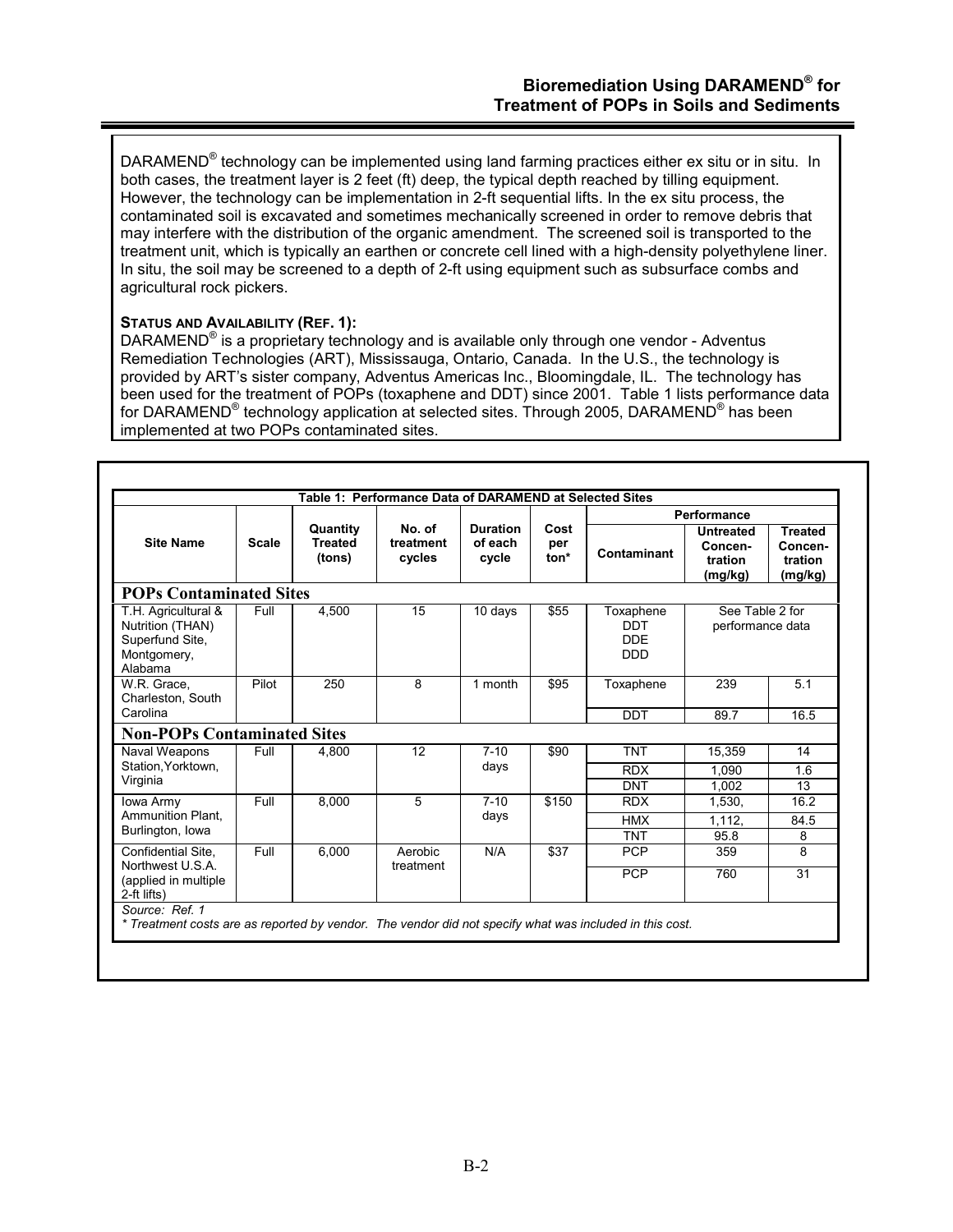# **DESIGN (REF. 5):**

The major design factor for the implementation of this technology is the amount and type of soil amendments required for bioremediation. This is dependent on site conditions and the physical (textural variation, percent organic matter, and moisture content) and chemical (soil pH, macro and micronutrients, metals, concentration and nature of contaminants of concern) properties of the target soil. The duration of the treatment cycle is based on soil chemistry, concentration of contaminants of concern and soil temperature. The number of treatment cycles is based on the required cleanup levels of the contaminant.

### **THROUGHPUT (REF. 4):**

For ex situ treatment, the amount of POPs contaminated soil/sediment that can be treated is dependent on the available surface area to spread contaminated soil. The technology can also be applied ex-situ in windrows. For in-situ application, the tillage equipment limits the depth (2-ft) to which the soil can be remediated. However, the technology can be used in-situ at depth greater than 2-ft using alternative soil mixing equipment or injection techniques.

## **WASTES/RESIDUALS (REF. 4):**

The primary wastes generated are debris, stone, and construction material that are removed in the pretreatment process. No leachate is generated if a treatment area cover is used. If no cover is used, precipitation in the treatment area may generate leachate or storm water run-off.

Sampling and monitoring activities of the treatment pile will generate personal protective equipment (PPE) and contaminated water from decontamination activities.

## **MAINTENANCE:**

Implementation of the DARAMEND<sup>®</sup> technology to treat POPs requires limited maintenance such as the upkeep of tilling, soil moisture control, and other industrial equipment. Because the specific amendments and application rate of DARAMEND<sup>®</sup> are site and soil-specific, the ongoing maintenance will vary by site and type of soil treated.

# **LIMITATIONS (REFS. 4 AND 9):**

DARAMEND<sup>®</sup> technology may become technically or economically infeasible when treating soils with excessively high contaminant concentration. The technology has not been used for the treatment of other POPs such as PCBs, dioxins, or furans. ART, the developer of the technology, indicated that it has been only marginally successful in bench scale treatment of PCB-contaminated soil. Bench scale or pilot scale studies are typically conducted before field application of this technology; the type and amount of soil amendments required are then based on the results of these studies.

In situ application of this technology using tilling equipment is limited to a depth of 2-ft. However, the technology can be used in situ at depths greater than 2-ft using alternative soil mixing equipment or injection techniques. This technology requires that the treatment area be free of surface and subsurface obstructions that would interfere with the soil tilling. Ex situ application of this technology requires a large surface area to treat large quantities of the contaminated soil. Implementation of this technology in 2-ft sequential lifts would increase the total time required to treat the contaminated soil. The technology can also be applied ex situ in windrows.

Application of this technology requires a source of water (either city, surface, or subsurface).

This technology cannot be applied to sites that are prone to seasonal flooding or have a water table that fluctuates to within 3-ft of the site surface. These conditions make it difficult to maintain the appropriate range of soil moisture required for effective bioremediation, and may redistribute contamination across the site.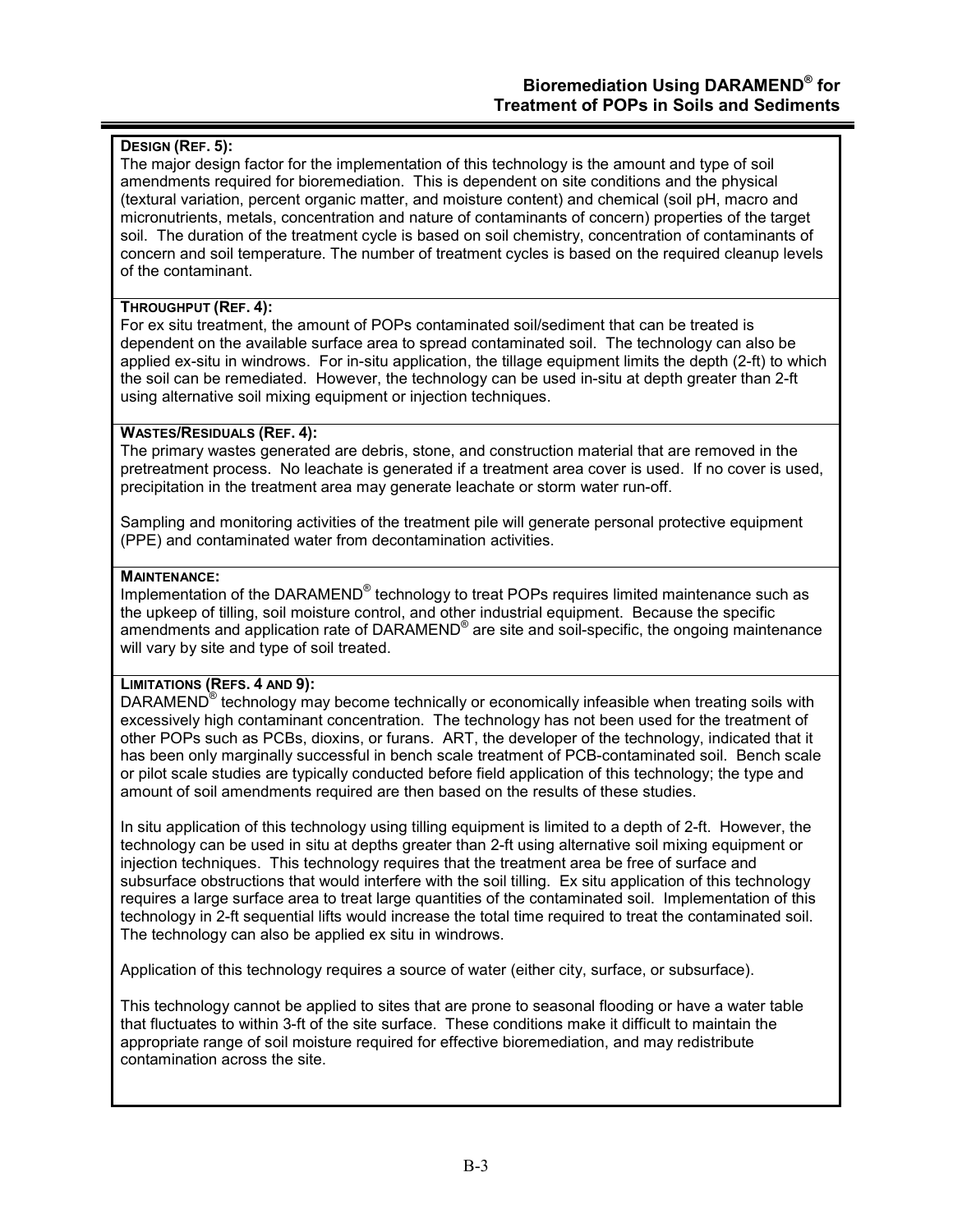Volatile organic compound emissions may increase during soil tilling. Other factors that could interfere with the process would be large amounts of debris in the soil, which would interfere with the incorporation of organic amendments and reduce the effectiveness of tilling. Presence of other toxic compounds (heavy metals) may be detrimental to soil microbes. Soils with high humic content may slow down the cleanup through increased organic adsorption and oxygen demand.

### **FULL-SCALE TREATMENT EXAMPLES (REF. 3):**

Bioremediation of pesticides-impacted soil/sediment, T.H. Agriculture and Nutrition (THAN) Superfund Site, Montgomery, Alabama.

The THAN site is located on the west side of Montgomery, Alabama, about 2 miles south of the Alabama River. The site is approximately 16 acres in area. Previous site operations involved the formulation, packing and distribution of pesticides, herbicides, and other industrial/waste treatment chemicals. The site was listed on the National Priorities List (NPL) on August 30, 1990. In 1991, EPA entered into a consent agreement with Elf Atochem North America Inc., the Potentially Responsible Party (PRP) for the site, to conduct a remedial investigation/feasibility study for the site. The final Record of Decision (ROD) for the site was signed on September 28, 1998, and bioremediation was selected as the remedy for treating the contaminated soils and sediments. DARAMEND® was selected as the bioremediation technology.

The contaminated soil and excavated sediments (approximately 4,500 tons) were treated using anaerobic/aerobic bioremediation cycle using DARAMEND®. Implementation of the technology involved the following steps:

- 1. DARAMEND<sup>®</sup> amendment and powdered iron application and incorporation
- 2. Determination of water holding capacity (first cycle only)
- 3. Determination of treatment matrix moisture content
- 4. Irrigation
- 5. Measurement of soil redox potential
- 6. Soil allowed to stand undisturbed for anoxic phase (approximately 7 days)
- 7. Soil tilled daily to generate oxic condition (approximately 4 days)
- 8. Steps 1, and 3 to 7 were repeated for each subsequent cycle. Fifteen treatment cycles were implemented in some treatment areas on site.

Two agricultural tractors (Model: Massey-Ferguson 394 H) mounted with deep rotary tillers were used for amendment application and tilling the treatment area. The target soil moisture content at the beginning of each cycle was approximately 33% (dry wt. basis) or 90% of the soil's water holding capacity. The optimal pH range (6.6 to 8.5) of the treatment area was maintained by adding hydrated lime at a rate of 1,000 mg/kg during the oxic phase of the third, sixth, and twelfth cycle. Following the application of each treatment cycle, samples were collected from the treatment area. The treatment area was divided into 12 sampling zones and one composite sample (composite of four grab samples) was collected from each zone. The samples were collected from the full 2-ft soil profile of treatment area. Fifteen treatment cycles were applied to some areas of the site. Table 2 lists the initial and final concentration of the samples collected from these 12 zones.

Based on the final sampling event DARAMEND<sup>®</sup> reduced the concentration of all the contaminants of concern to less than the specified performance standards. The average treatment cost in USD at the THAN site was \$55 per ton. The vendor did not specify what was included in this cost.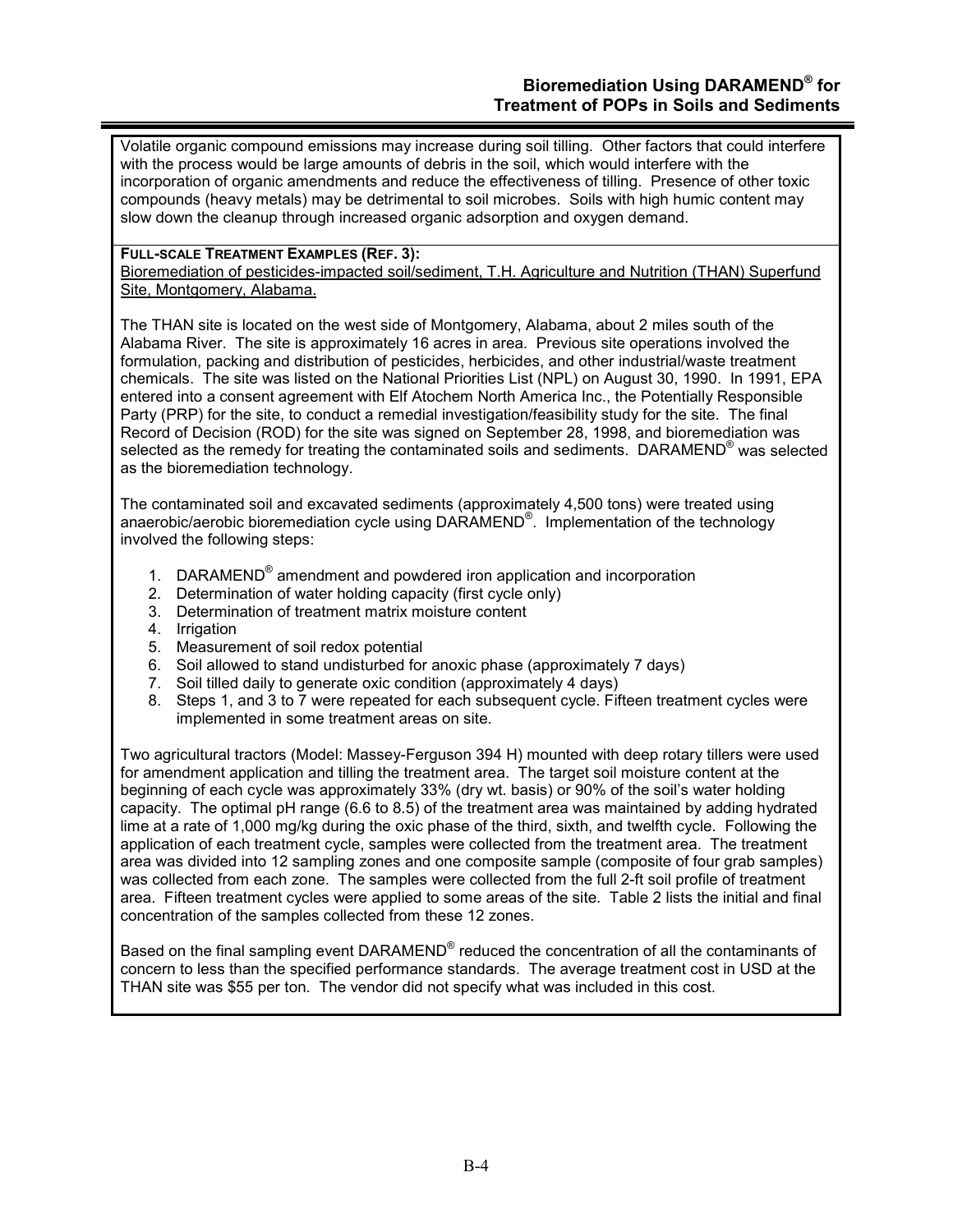# **Bioremediation Using DARAMEND® for Treatment of POPs in Soils and Sediments**

Ξ

|                                    | <b>Toxaphene</b><br>$(29 \text{ mg/kg})^1$ |                                    | <b>DDT</b><br>$(94 \text{ mg/kg})^1$ |                  | <b>DDD</b><br>$(94 \text{ mg/kg})^1$                                                                                                              |                    | <b>DDE</b><br>$(133 \text{ mg/kg})^1$                                                    |                    |
|------------------------------------|--------------------------------------------|------------------------------------|--------------------------------------|------------------|---------------------------------------------------------------------------------------------------------------------------------------------------|--------------------|------------------------------------------------------------------------------------------|--------------------|
|                                    | Initial $^2$                               | Final $3$                          | Initial $^2$                         | Final $3$        | Initial $^2$                                                                                                                                      | Final <sup>3</sup> | Initial $^2$                                                                             | Final <sup>3</sup> |
| <b>Sampling</b>                    | Conc.                                      | Conc.                              | Conc.                                | Conc.            | Conc.                                                                                                                                             | Conc.              | Conc.                                                                                    | Conc.              |
| Zone                               | (mg/kg)                                    | (mg/kg)                            | (mg/kg)                              | (mg/kg)          | (mg/kg)                                                                                                                                           | (mg/kg)            | (mg/kg)                                                                                  | (mg/kg)            |
| 1                                  | 77                                         | ~120                               | 126                                  | 10.2             | 52                                                                                                                                                | 26.4               | 33                                                                                       | 6                  |
| $\overline{2}$                     | 260                                        | $\overline{5}$                     | $\overline{227}$                     | 15               | 133                                                                                                                                               | $\overline{73}$    | 35.3                                                                                     | 8.4                |
| 3                                  | 340                                        | < 21                               | 33.2                                 | 4.5              | 500                                                                                                                                               | 89                 | 49                                                                                       | 7.8                |
| $\overline{4}$                     | 45                                         | $\overline{5}$                     | 55.1                                 | 14.7             | $\overline{34}$                                                                                                                                   | $\overline{37}$    | 15.8                                                                                     | 7.2                |
| $\overline{5}$                     | 230                                        | < 21                               | 216                                  | 16.1             | $\overline{93}$                                                                                                                                   | $\overline{53}$    | $\overline{22.4}$                                                                        | 6.8                |
| $\overline{6}$                     | $\overline{90}$                            | < 21                               | 13.3                                 | $\overline{2.2}$ | 130                                                                                                                                               | 59                 | $\overline{17}$                                                                          | $\overline{5.7}$   |
| $\overline{7}$                     | 100                                        | $\overline{5}$                     | 151                                  | 15.3             | 85                                                                                                                                                | 38                 | 25.2                                                                                     | 6.3                |
| 8                                  | $\overline{13}$                            | < 20                               | 9.1                                  | $\overline{5.2}$ | 44                                                                                                                                                | 24.3               | 6.9                                                                                      | 2.8                |
| 9                                  | 330                                        | < 21                               | 45                                   | 5.7              | $\overline{312}$                                                                                                                                  | 85                 | 28.2                                                                                     | 7.2                |
| $\overline{10}$                    | 48                                         | < 20                               | 44.4                                 | 5.7              | 146                                                                                                                                               | 25.5               | 20.1                                                                                     | 4.2                |
|                                    |                                            |                                    | 12.6                                 | 2.9              | 46                                                                                                                                                | 25.1               | 6.9                                                                                      | 3.0                |
| $\overline{11}$                    | $\overline{20}$                            | < 20                               |                                      |                  |                                                                                                                                                   |                    |                                                                                          |                    |
| 12<br>Notes:<br>1.                 | 720                                        | $\overline{5}$                     | $\overline{78}$                      | 6.3              | 590                                                                                                                                               | $\overline{87}$    | 59.6<br>Performance Standard as specified in the Record of Decision, Summary of Remedial | 8.6                |
| 2.<br>3.                           |                                            | Alternatives Selection, THAN Site. |                                      |                  | Initial concentration reported from samples collected by responsible party.<br>Final concentration reported from splits samples collected by EPA. |                    |                                                                                          |                    |
| <b>U.S. EPA RPM FOR THAN SITE:</b> |                                            |                                    |                                      |                  | <b>VENDOR CONTACT DETAILS:</b>                                                                                                                    |                    |                                                                                          |                    |